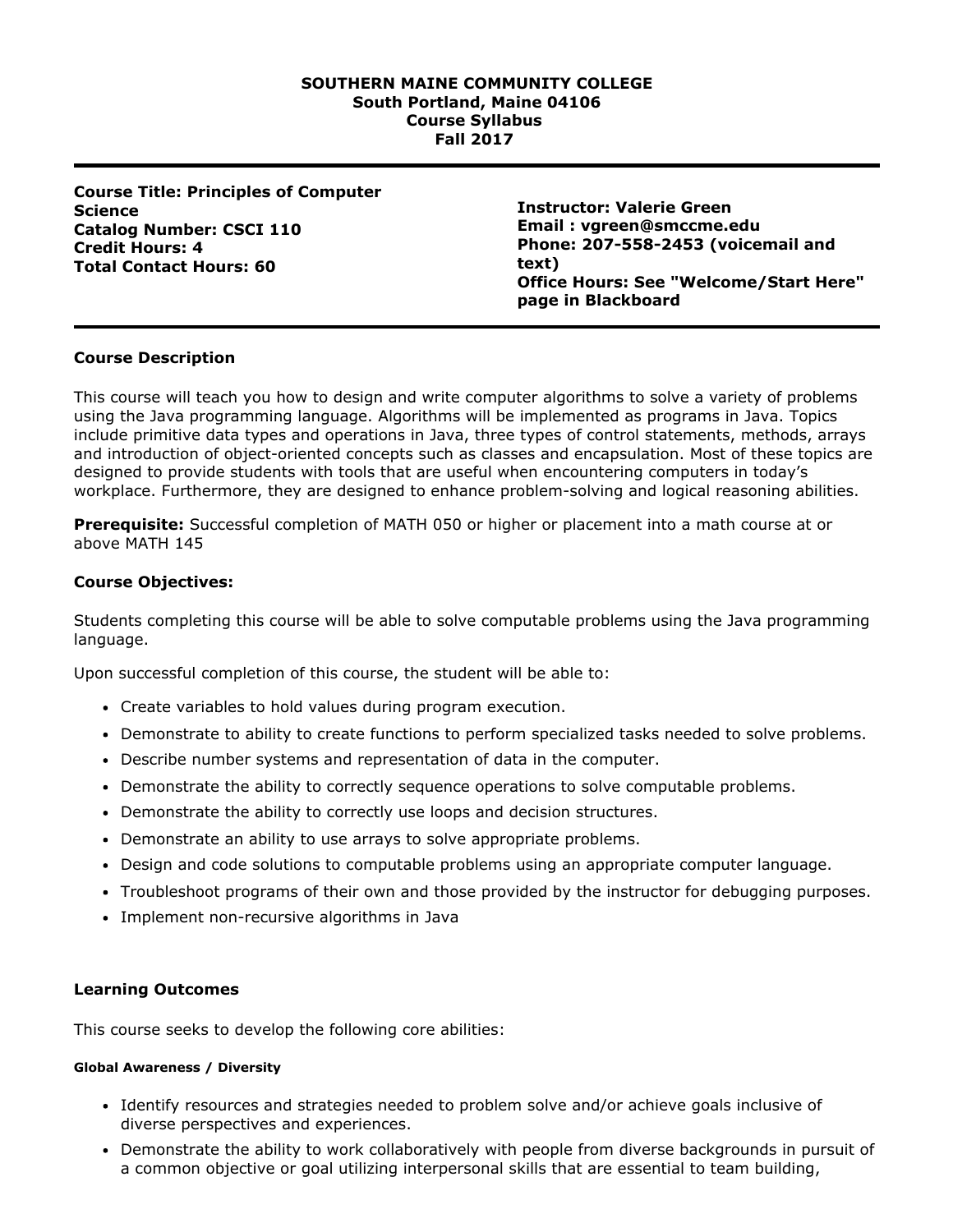conflict resolution and cross-cultural communication.

#### **Critical Thinking**

- A student can interpret information logically by selecting and organizing relevant facts and opinions and identifying the relationships among them.
- A student can analyze an issue or problem by separating it into its component parts and investigating the relationship of the parts to the whole.
- A studentcan synthesize information by combining ideas from multiple sources to come to an independent conclusion.
- A student can evaluate information by making informed judgments as to whether the information is accurate, reliable or useful.
- A student can apply theory to practice.

#### **Communications**

- Demonstrate a command of the English language
- Identify and extract relevant data from written and oral presentations

#### **Quantitative Methods**

- Recognize problems that can be solved with quantitative methods
- Identify the quantitative components of a problem
- Select and appropriate mathematical method to solve a problem
- Demonstrate accurate computational and/or algebraic skills to solve a problem
- Estimate the reasonableness of answers to problems

## **Google Voice Contact:**

When texting or leaving me voice mail, please identify yourself first. I will see your number but no name so I need to know who I'm talking to.

# **Attendance Policy:**

Attendance on time for each class is expected. Students missing 3 consecutive meetings without communicating with the instructor will be dropped from the course. Students missing a total of 6 class meetings (the equivalent of 3 weeks of the course) and having a failing grade will be dropped from the course. If you are dropped, you should withdraw from the course before the last day to withdraw to prevent the 'AF' from becoming an 'F'.

## **Cell Phones:**

Cell phones may not be used in this class. If you bring such equipment to the classroom, it must be turned to vibrate and put away before the class starts and stay that way throughout the class period.

## **Computer Use During Class:**

You will not need to bring your own computers to class. If you prefer to work on your own computer, you are responsible for setting it up.

## **Late Assignments:**

Labs are started in class, but should be finished on your own time. See the lab handouts for a detailed explanation of how many points are deducted for late work. Projects lose 5% per day and will not be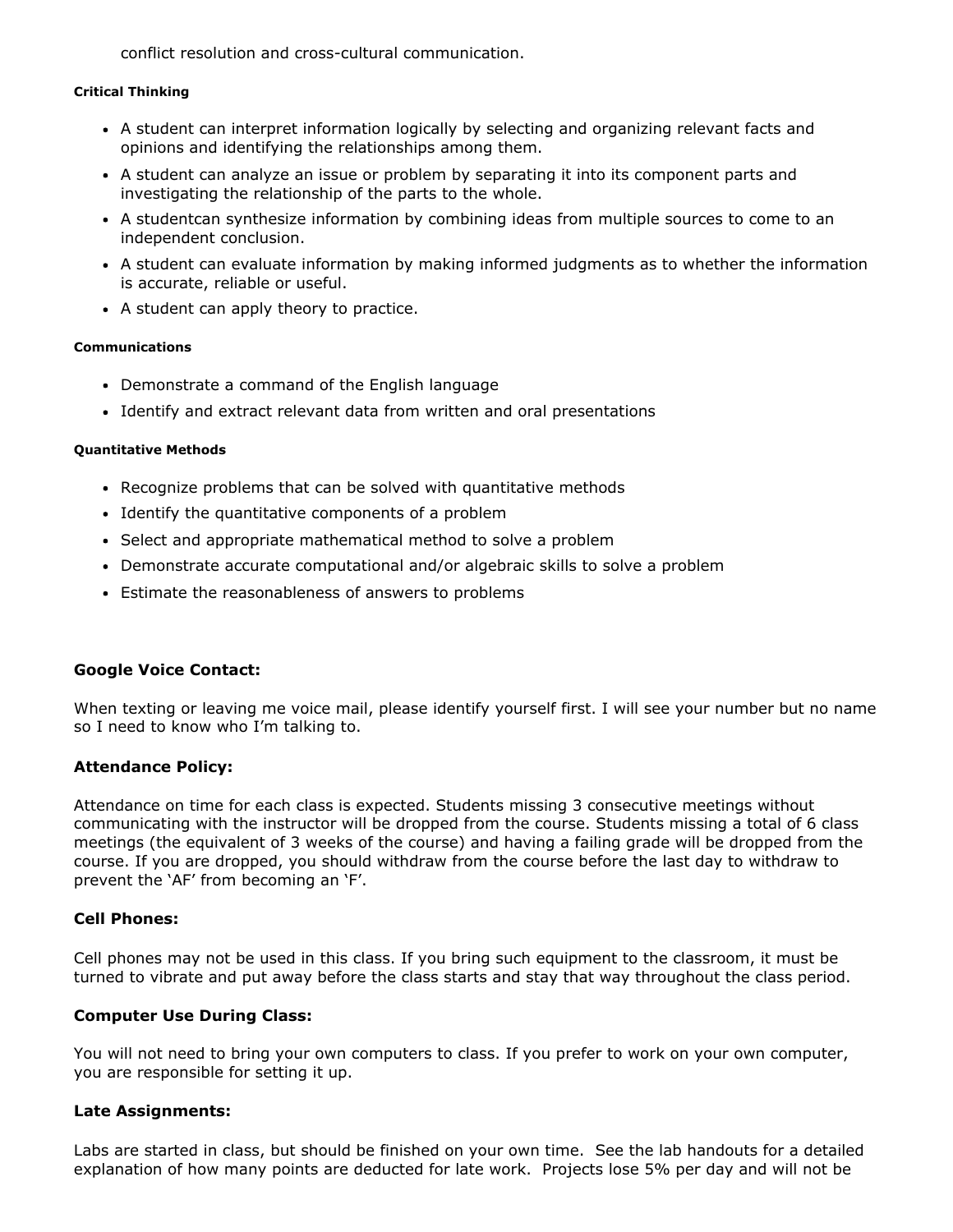accepted after 7 days late.

# **Exam Policies:**

You will be allowed to create and use a one page assistance sheet during exams including the final. The single 8.5 X 11 inch piece of paper can have anything on front and back that you wish to have handy during exams. You may not give your assistance sheet to anyone else. Each student who wishes to use one must create her own. Please hand in your sheet with your exam.

## **Course Requirements**

Students will create 11 individual programming projects, take 2 tests during scheduled class times and complete a comprehensive final examination in two parts given during the last week of class. Projects will involve computation, manipulation of data as well as searching and sorting arrays. Students should expect to spend 810 hours per week outside of class working on projects, homework and course preparation.

There are laboratory assignments that allow students to experiment with every programming construct covered in the lecture portion of the course. Labs are "initialed" either by the instructor or the tutors. Completed labs are due within 7 days of the day they are handed out.

The labs prepare the student for the projects. A full understanding of the projects prepares the student for exams.

# **Student Evaluation and Grading**

| 2 in-class tests               | 30% |
|--------------------------------|-----|
| 11 projects                    | 20% |
| Attendance*                    | 15% |
| Labs, quizzes, and<br>homework | 10% |
| Final Exam<br>(comprehensive)  | 25% |

\* for online students, handin of the lab by Sunday of the end of the week means that you have attended that week.

# **Grading Scale**

| 93 - 100     | А  |
|--------------|----|
| $90 - 92.99$ | А- |
| 87 - 89.99   | B+ |
| 83 - 86.99   | B. |
| 80 - 82.99   | B- |
| 77 - 79.99   | C+ |
| 73 - 76.99   | C  |
| 70 - 72.99   | C- |
| 67 - 69.99   | D+ |
| 63 - 66.99   | D  |
| $0 - 62.99$  | F  |

# **Text, Tools and / or Supplies**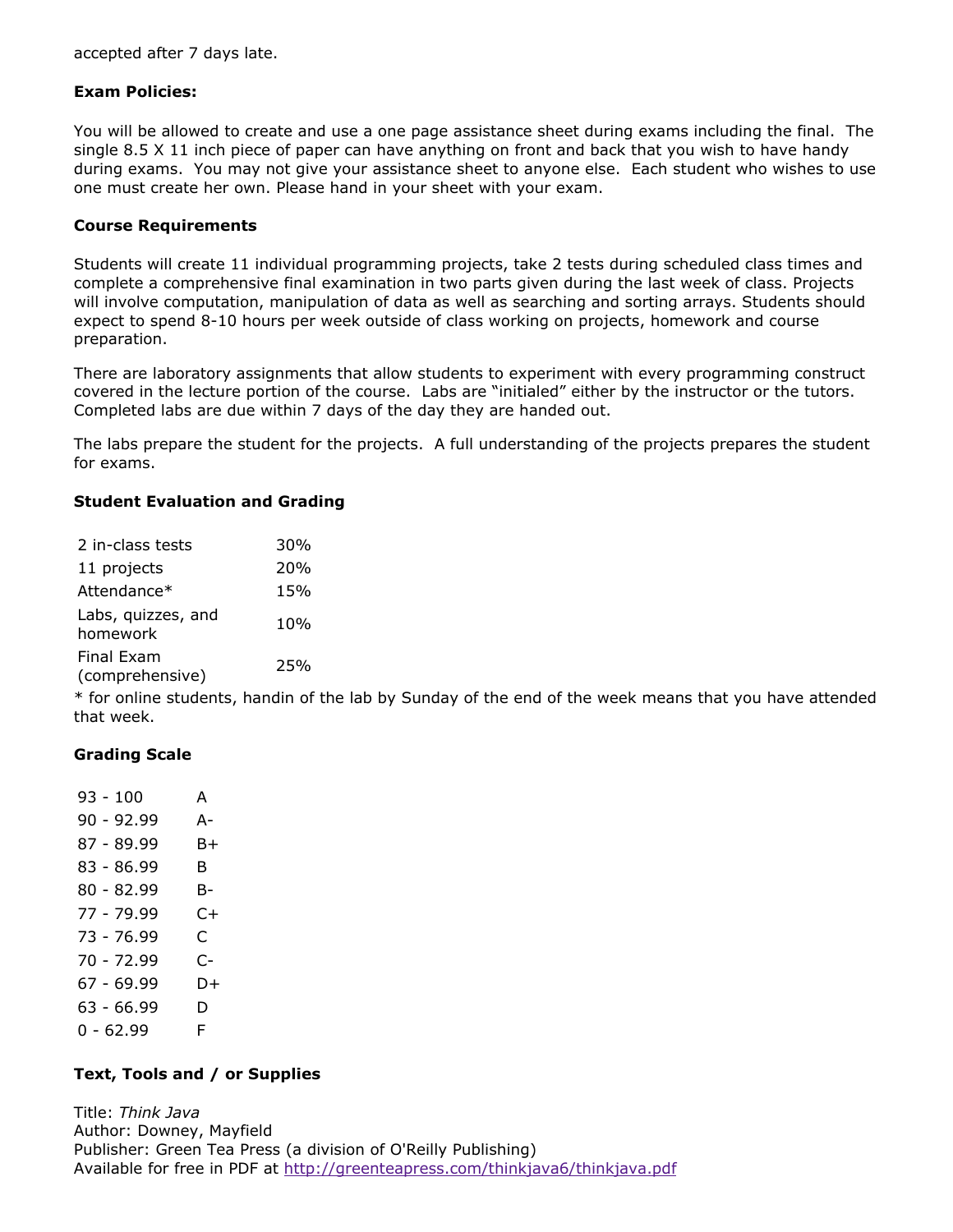You should have a notebook for taking notes and a writing instrument. It is strongly recommended that the student have a USB drive to store backup copies of all programming assignments.

# **End-of-Course Evaluation**

Students complete evaluations for each course attended at SMCC. Evaluations are submitted online and can be accessed through the student portal. Students can access the course evaluations beginning one week before the end of classes. The deadline for submission of evaluations occurs Monday at 5 p.m. following the last day of the class. You will receive an e-mail to your student e-mail account when course evaluations are available.

## **ADA (Americans with Disabilities Act):**

Southern Maine Community College is an equal opportunity/affirmative action institution and employer. For more information, please call (207) 741-5798. If you have a disabling condition and wish to request accommodations in order to have reasonable access to the programs and services offered by SMCC, you must register with the Disability Services Coordinator, Sandra Lynham, who can be reached at 741 5923. Further information about services for students with disabilities and the accommodation process is available upon request at this number. Course policies about online testing are modified to suit each individual's accommodations.

## **SMCC Pay-for-Print Policy**

Each semester students receive a \$20 printing credit. The balance resets at the end of the semester and any remaining credits are removed. The College's pay-for-print system monitors printing on all printers (including those in general access labs, library printers, Tutoring Services, Campus Center Lounge and technology labs). Be sure to log OUT of the system when you've finished your printing, to prevent unauthorized access to your account. Students can check the number of pages they have printed by using the Printing Balance tool available on SMCC computers (located in the lower right corner of the screen, near the clock). Departments with work study students who need to print documents for the department should contact the Help Desk at 741-5696 to have a special account set up. To find ways to reduce your printing charges, please go to the IT Help tab on My SMCC. If you have questions about the pay-for-printing policy or your printing charges, please contact the Help Desk at 741-5696 or send an email to [helpdesk@smccme.edu.](mailto:helpdesk@smccme.edu)

# **Printing Refunds**

Print jobs are eligible for a refund in the event of mechanical or electronic error on the part of the printer, print server, or software used to submit the job. Jobs are not eligible for a refund in cases where the job was not set up correctly, was submitted multiple times, or the student is not satisfied with the result. To request a refund, please bring the offending print to the IT Department in the basement of the Ross Technology Center. Refunds will be granted in the form of a credit to the student's account.

## **Add-Drop Policy**

Students who drop a course during the one-week "add/drop" period in the fall and spring semesters and the first three days of summer sessions receive a 100% refund of the tuition and associated fees for that course. Please note any course that meets for less than the traditional semester length, i.e., 15 weeks, has a pro-rated add/drop period. There is no refund for non-attendance.

## **Withdrawal Policy**

A student may withdraw from a course only during the semester in which s/he is registered for that course. The withdrawal period is the second through twelfth week of the Fall and Spring semesters and the second through ninth week of twelve-week Summer courses. This period is pro-rated for shorterlength courses (usually 75 percent of course meeting times; please check with the Registration Office. To withdraw from a course, a student must complete and submit the appropriate course withdrawal form, available at the Registration Office. This process must be completed either in person or by using SMCC e-mail accounts.